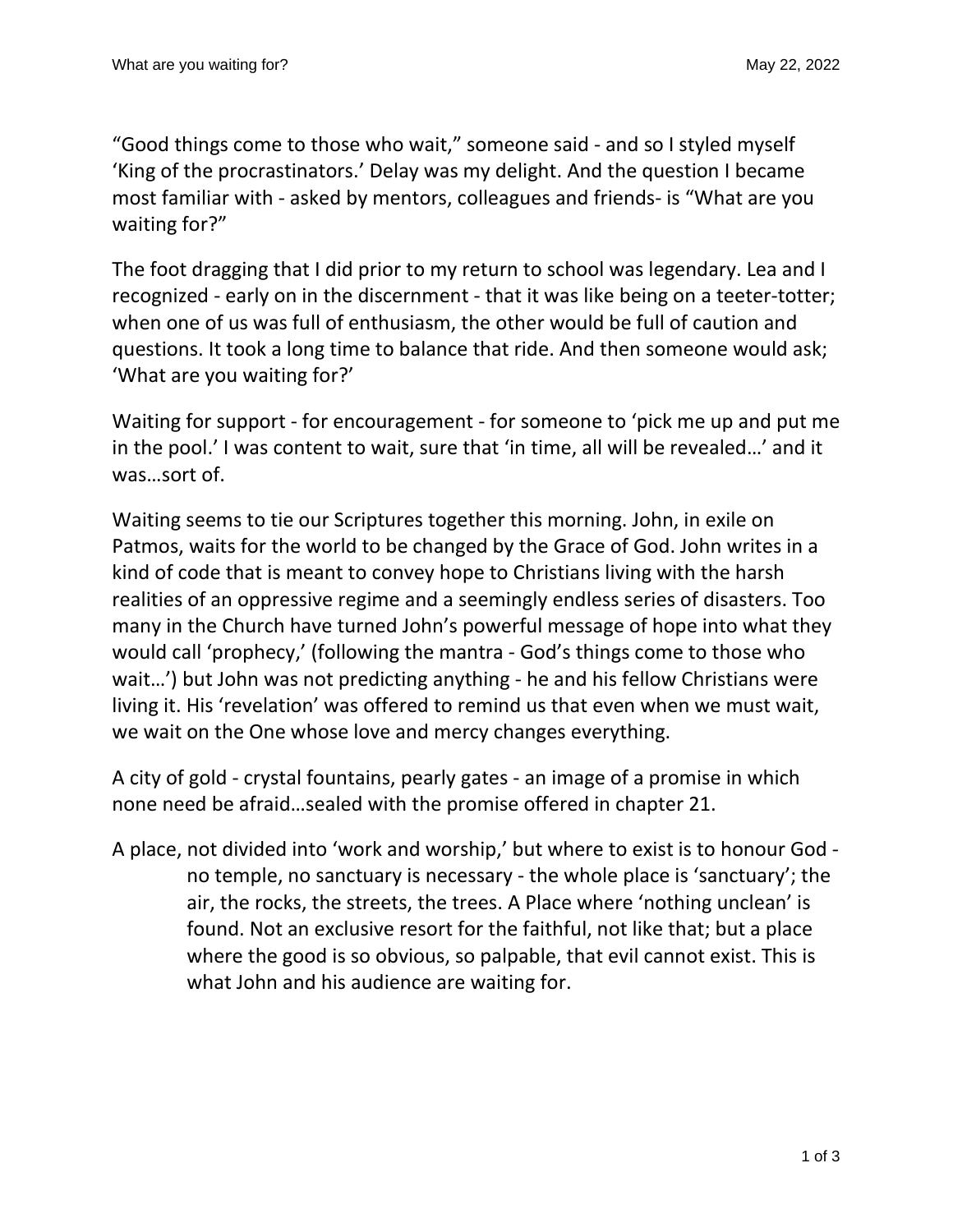- But you might well ask, if the visions of God's peaceful reign are so appealing, why wait? Why not work for what you long for? Why not follow in the footsteps of Jesus - in the manner of Micah - and 'do justice, love kindness and walk humbly with God until peace and justice and love are the order of the day.
- John and his generation spoke longingly of waiting, because acting living out the promise of this beautiful vision of God's reality - could get you arrested (as in John's case) or, in some cases, killed. When the promise of God's order threatens to undo the power gained by force, or by politics, or by cruelty and stealth, then those who embody God's order (think Jesus, Peter, Paul and the rest) must be forcibly denied, resisted or defeated. You wait because you trust God - because the vision of that peaceful reign of God can sustain you in the absence of peace.

The waiting, for John, was necessary. Just as the man by the pool.- constrained by his illness; limited by his infirmity - must wait for someone to put him in the waters. He cannot take action for himself, and in an 'everyone for themselves' situation (first one in has the best chance of a cure) no one is likely to offer a helping hand. This fellow has no chance to help himself - to bring justice or healing or anything like relief to himself. The waiting (38 years of it) is not easy, but what choice did he have?

Two very different 'waiting' stories then - and we read them and think 'look at what God has promised to those who wait!" 'Look at what Jesus can do!'

But what are WE waiting for?

Do we wait for Jesus to return - to wander by in our moment of need and remind us that the power to 'stand up and walk' has always been within us (Jesus only speaks - no other action. He hears the man's story, and says 'get up and walk.')

Are we waiting in dread for 'the end' so that the new thing that God has promised will sooth our battered souls?

Waiting in this day and age is a tempting thing. But we are called to do more than wait - and our lives (in this part of the world, at least) are not forfeit if we choose to work for justice and offer mercy and try to live God's promises into reality.